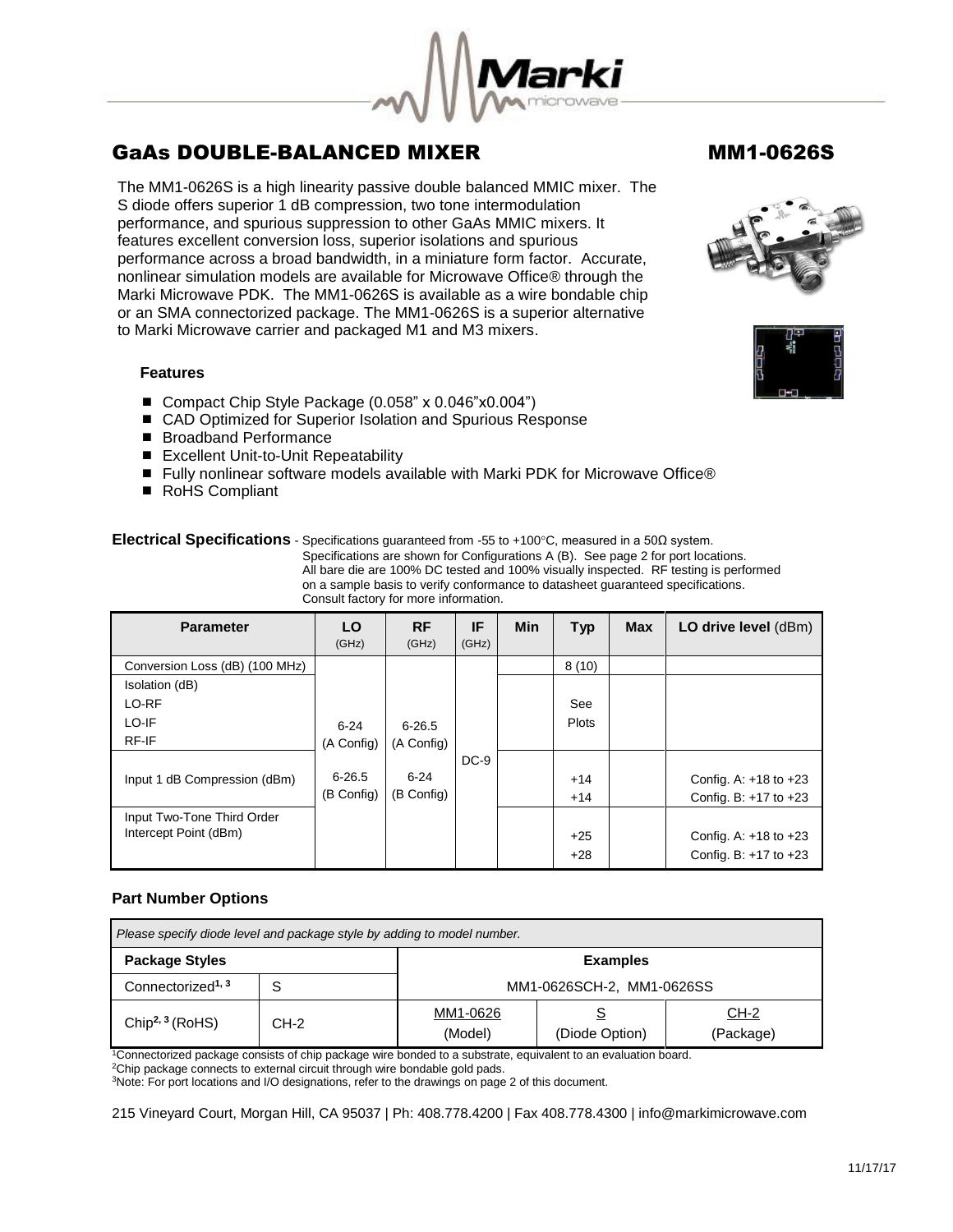



**RF 6 to 26.5 GHz LO 6 to 24.0 GHz IF DC to 9 GHz** RF Input/ RF Input/ LO Input [ ┑ **IO** Input Output Output IF Input/Output IF Input/Output

**Configuration A** 



1. Configuration A/B refer to the same part number (MM1-0626S) used in one of two different ways for optimal spurious performance. For the lowest conversion loss, use the mixer in Configuration A (port 1 as the LO input, port 3 as the RF input or output). If you need to use a lower LO drive, use the mixer in Configuration B (port 1 as the RF input or output, port 3 as the LO input). For optimal spurious suppression, experimentation or simulation is required to choose between Configuration A and B. For more information, [see here.](http://www.markimicrowave.com/rf-microwave-qa/q/what-is-the-difference-between-configuration-a-and-configuration-b-on-mixers)



1. CH Substrate material is .004 thick GaAs.

2. I/O traces and ground plane finish are 2 microns Au.

3. Wire Bonding - Ball or wedge bond with 0.025 mm (1 mil) diameter pure gold wire. Thermosonic wirebonding with a nominal stage temperature of 150 °C and a ball bonding force of 40 to 50 grams or wedge bonding force of 18 to 22 grams is recommended. Use the minimum level of ultrasonic energy to achieve reliable wirebonds. Wirebonds should be started on the chip and terminated on the package or substrate. All bonds should be as short as possible <0.31 mm (12 mils).

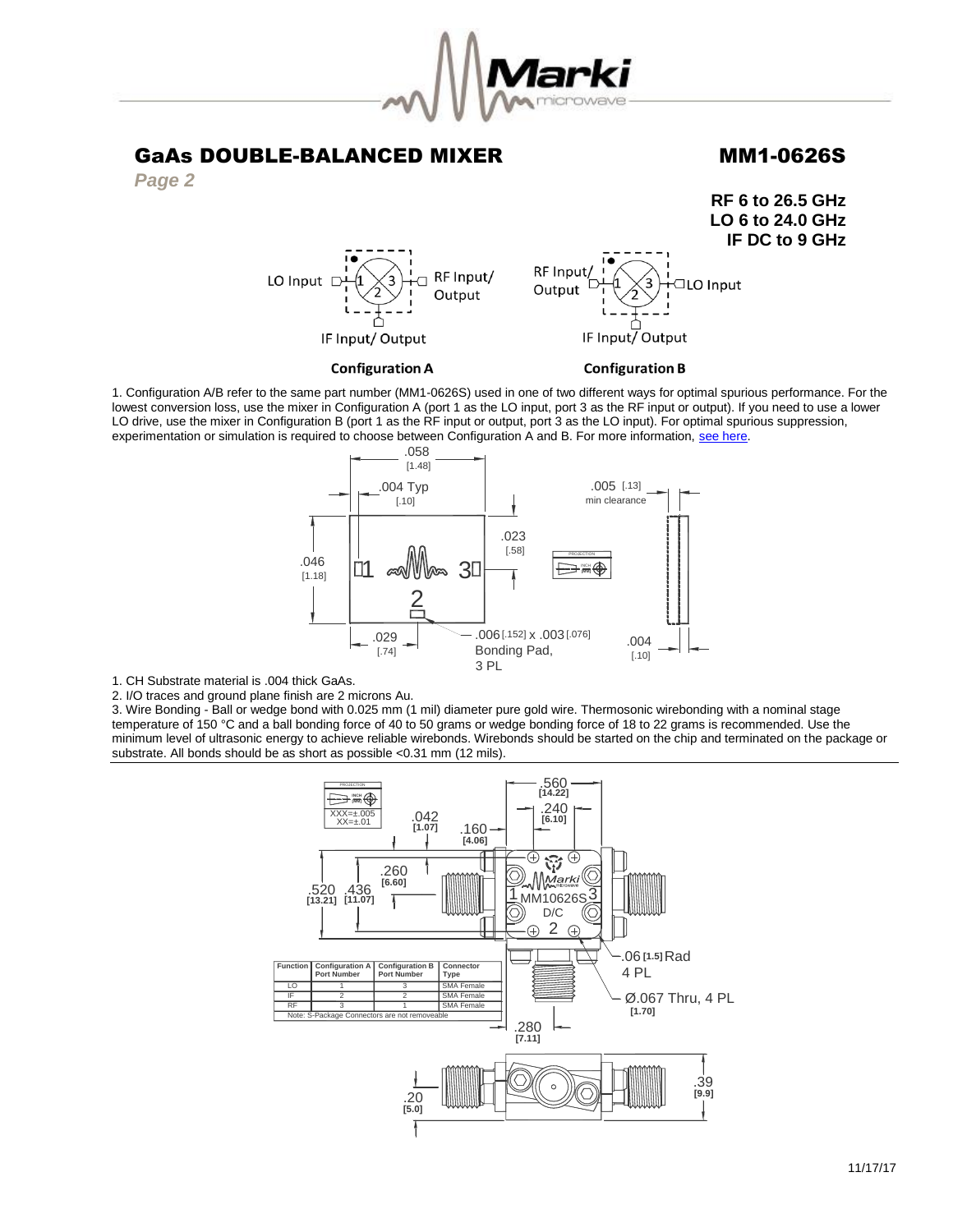

*Page 3*

**RF 6 to 26.5 GHz LO 6 to 24.0 GHz IF DC to 9 GHz**

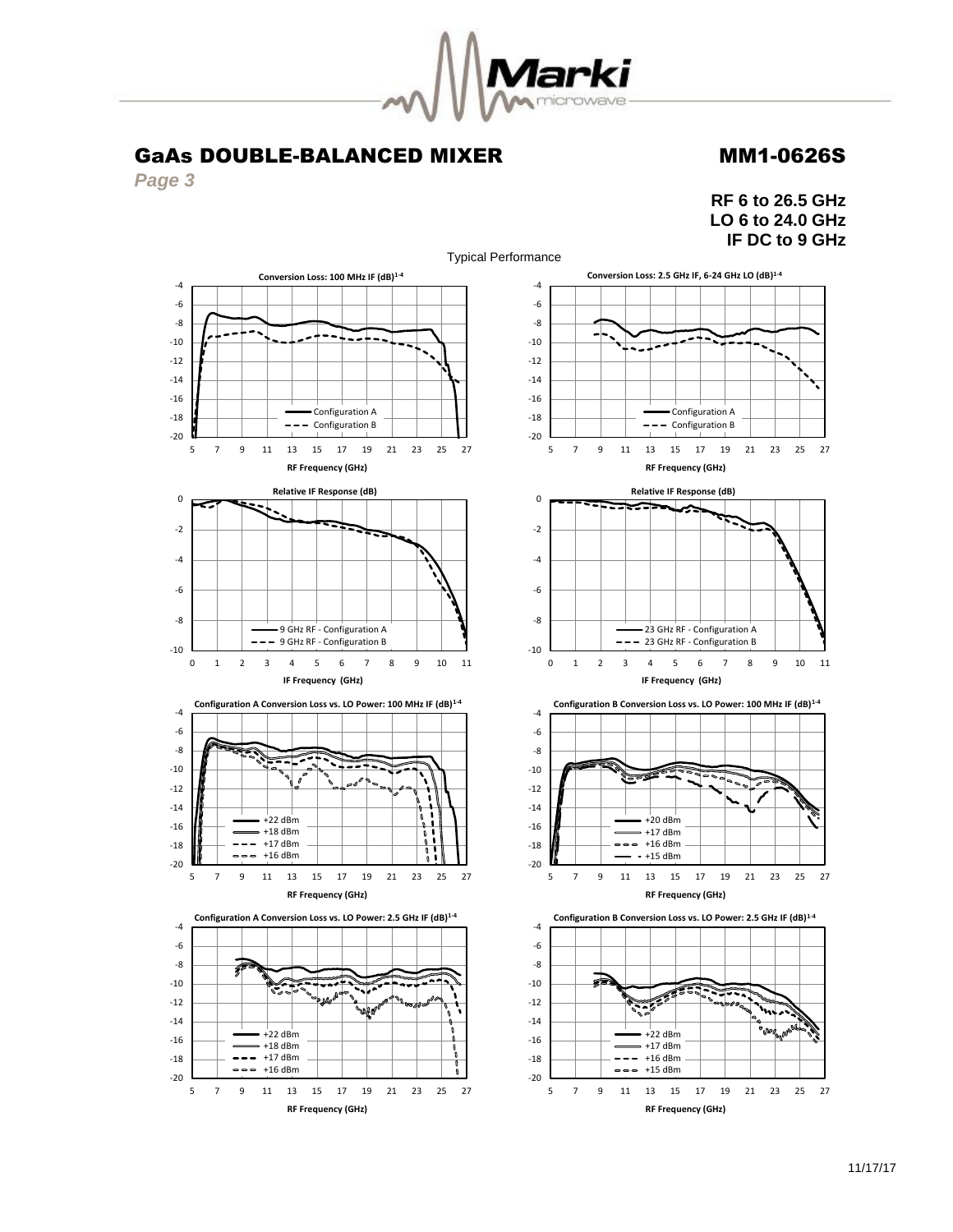

*Page 4*

**RF 6 to 26.5 GHz LO 6 to 24.0 GHz IF DC to 9 GHz**

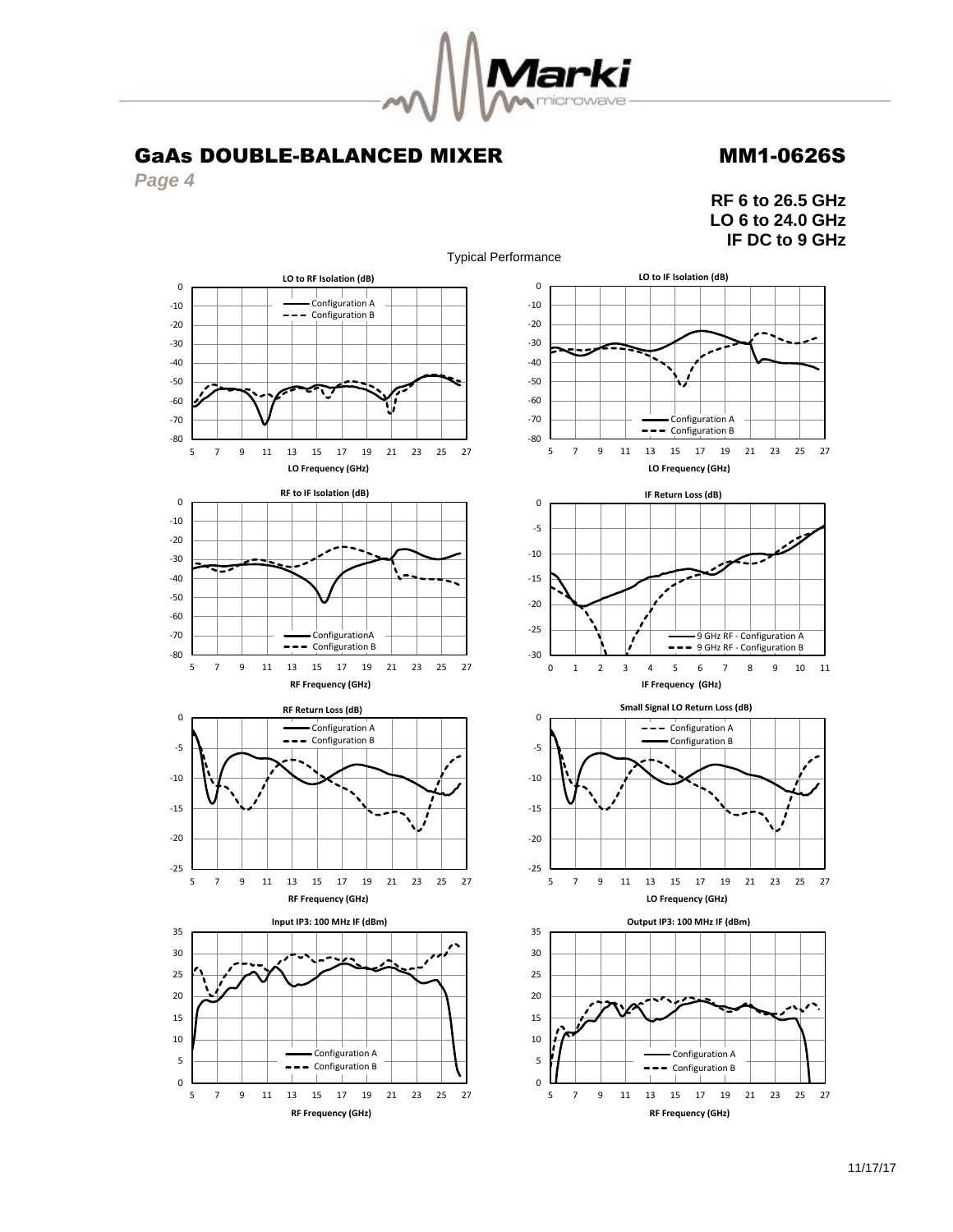

**RF Input Frequency (GHz)**

*Page 5*

**RF 6 to 26.5 GHz LO 6 to 24.0 GHz IF DC to 9 GHz**



11/17/17

**RF Output Frequency (GHz)**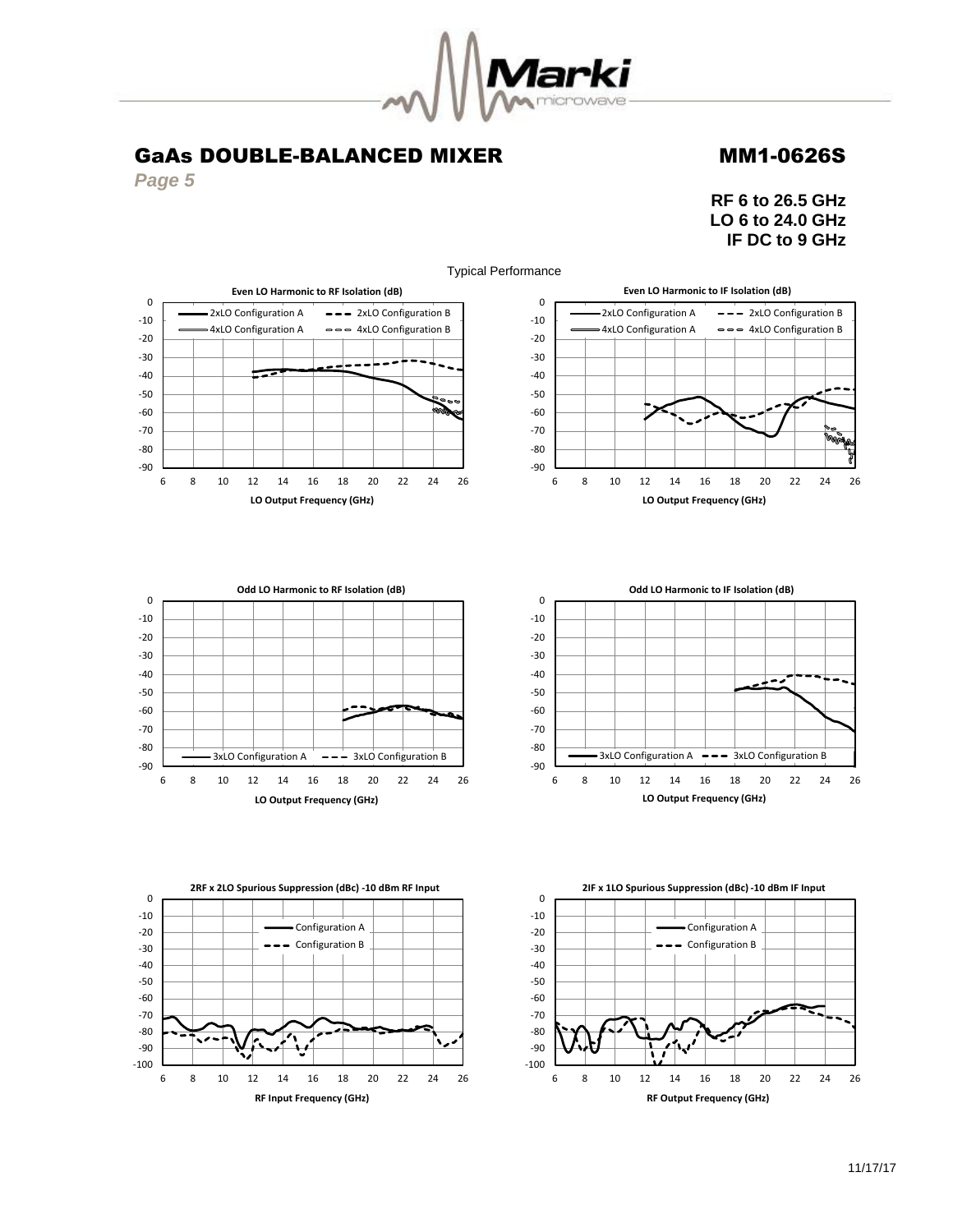

*Page 6*

**RF 6 to 26.5 GHz LO 6 to 24.0 GHz IF DC to 9 GHz**

## **Downconversion Spurious Suppression**

Spurious data is taken by selecting RF and LO frequencies  $(\pm mLO + nRF)$  within the RF/LO bands, to create a spurious output within the IF output band. The mixer is swept across the full spurious band and the mean is calculated. The numbers shown in the table below are for a -10 dBm RF input. Spurious suppression is scaled for different RF power levels by (n-1), where "n" is the RF spur order. For example, the 2RFx2LO spur is 77 dBc for the A configuration for a -10 dBm input, so a -20 dBm RF input creates a spur that is (2-1) x (-10 dB) dB lower, or 87 dBc.

| $-10$ dBm<br><b>RF Input</b> | 0xLO      | 1xLO      | 2xLO      | 3xLO      | 4xLO      | 5xLO      |
|------------------------------|-----------|-----------|-----------|-----------|-----------|-----------|
| 1xRF                         | 29 (23)   | Reference | 31(45)    | 12(12)    | 34 (41)   | 16 (19)   |
| 2xRF                         | 65 (67)   | 71 (62)   | 77 (83)   | 74 (62)   | 84 (90)   | 76 (71)   |
| 3xRF                         | 112 (112) | 76 (80)   | 95 (113)  | 86 (92)   | 91 (113)  | 79 (84)   |
| 4xRF                         | 132 (139) | 126 (121) | 129 (139) | 136 (130) | 135 (140) | 132 (128) |
| 5xRF                         | 161 (157) | 134 (155) | 149 (156) | 141 (150) | 151 (157) | 143 (151) |

## **Typical Downconversion Spurious Suppression (dBc): A Configuration (B Configuration) <sup>4</sup>**

## **Upconversion Spurious Suppression**

Spurious data is taken by mixing an input within the IF band, with LO frequencies (+mLO+nIF), to create a spurious output within the RF output band. The mixer is swept across the full spurious output band and the mean is calculated. The numbers shown in the table below are for a -10 dBm IF input. Spurious suppression is scaled for different IF input power levels by (n-1), where "n" is the IF spur order. For example, the 2IFx1LO spur is typically 76 dBc for the A configuration for a -10 dBm input, so a -20 dBm IF input creates a spur that is (2-1) x (-10 dB) dB lower, or 86 dBc.

| Typical Upconversion Spurious Suppression (dBc): A Configuration (B Configuration) <sup>4</sup> |  |  |  |  |  |  |  |
|-------------------------------------------------------------------------------------------------|--|--|--|--|--|--|--|
|-------------------------------------------------------------------------------------------------|--|--|--|--|--|--|--|

| $-10$ dBm<br><b>IF Input</b> | 0xLO      | 1xLO      | 2xLO      | 3xLO      | 4xLO      | 5xLO      |
|------------------------------|-----------|-----------|-----------|-----------|-----------|-----------|
| 1xIF                         | 35(22)    | Reference | 34(43)    | 10(9)     | 35(44)    | 24 (26)   |
| 2xIF                         | 77 (60)   | 76 (78)   | 61 (58)   | 73 (81)   | 69 (64)   | 76 (79)   |
| 3xIF                         | 112 (112) | 78 (80)   | 91 (107)  | 75 (77)   | 91 (104)  | 74 (79)   |
| 4xIF                         | 131 (120) | 130 (133) | 116 (118) | 132 (133) | 120 (119) | 129 (136) |
| 5xIF                         | 153 (152) | 139 (146) | 143 (153) | 140 (146) | 141 (154) | 128 (136) |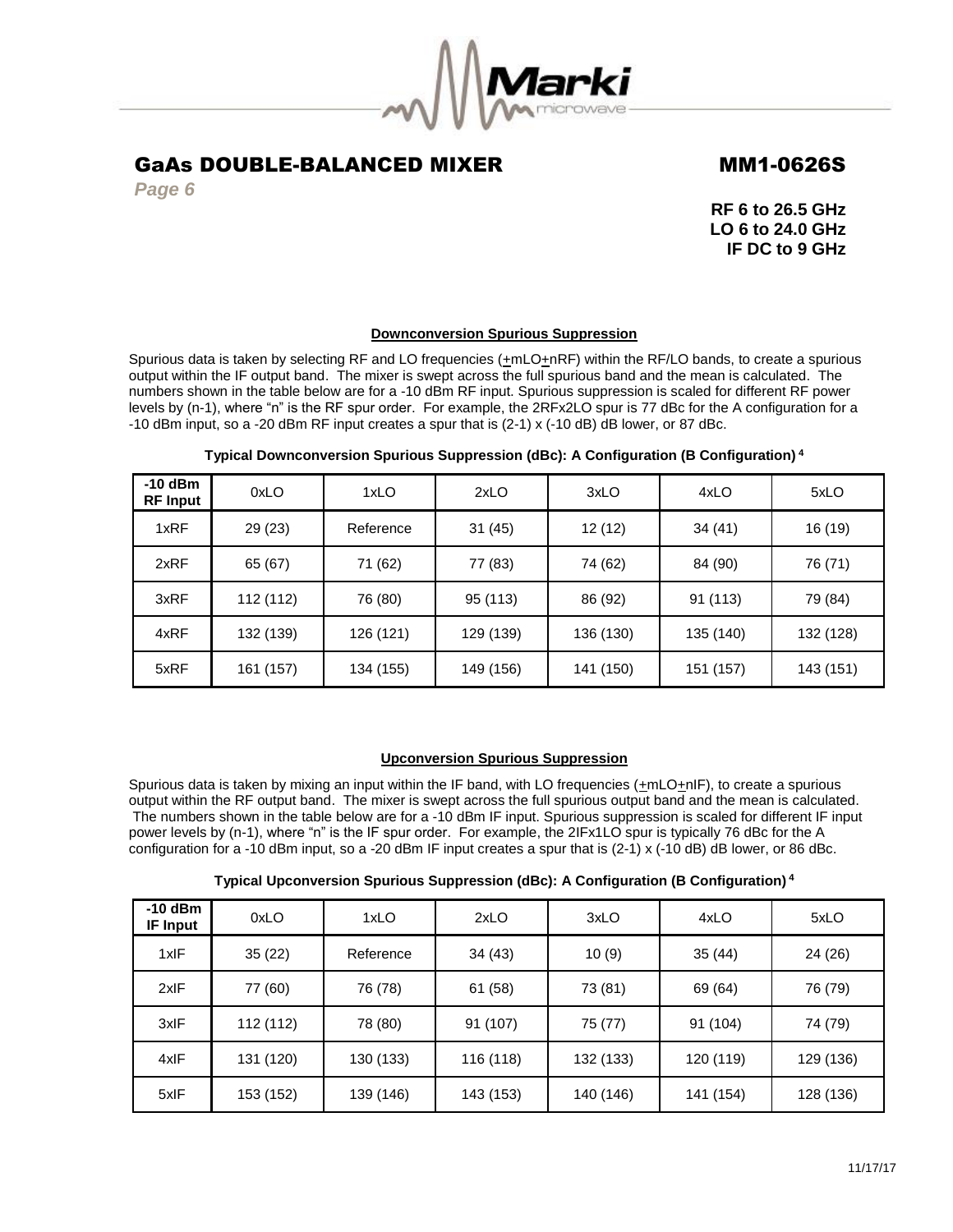

*Page 7*

**RF 6 to 26.5 GHz LO 6 to 24.0 GHz IF DC to 9 GHz**

## **Mounting and Bonding Recommendations**

Marki MMICs should be attached directly to a ground plane with conductive epoxy. The ground plane electrical impedance should be as low as practically possible. This will prevent resonances and permit the best possible electrical performance. Datasheet performance is only guaranteed in an environment with a low electrical impedance ground.

**Mounting** - To epoxy the chip, apply a minimum amount of conductive epoxy to the mounting surface so that a thin epoxy fillet is observed around the perimeter of the chip. Cure epoxy according to manufacturer instructions.

**Wire Bonding** - Ball or wedge bond with 0.025 mm (1 mil) diameter pure gold wire. Thermosonic wirebonding with a nominal stage temperature of 150 °C and a ball bonding force of 40 to 50 grams or wedge bonding force of 18 to 22 grams is recommended. Use the minimum level of ultrasonic energy to achieve reliable wirebonds. Wirebonds should be started on the chip and terminated on the package or substrate. All bonds should be as short as possible <0.31 mm (12 mils).

**Circuit Considerations** – 50 ohm transmission lines should be used for all high frequency connections in and out of the chip. Wirebonds should be kept as short as possible, with multiple wirebonds recommended for higher frequency connections to reduce parasitic inductance. In circumstances where the chip more than .001" thinner than the substrate, a heat spreading spacer tab is optional to further reduce bondwire length and parasitic inductance.

## **Handling Precautions**

**General Handling**: Chips should be handled with a vacuum collet when possible, or with sharp tweezers using well trained personnel. The surface of the chip is fragile and should not be contacted if possible.

**Static Sensitivity**: GaAs MMIC devices are subject to static discharge, and should be handled, assembled, tested, and transported only in static protected environments.

**Cleaning and Storage**: Do not attempt to clean the chip with a liquid cleaning system or expose the bare chips to liquid. Once the ESD sensitive bags the chips are stored in are opened, chips should be stored in a dry nitrogen atmosphere.

## **Bonding Diagram**